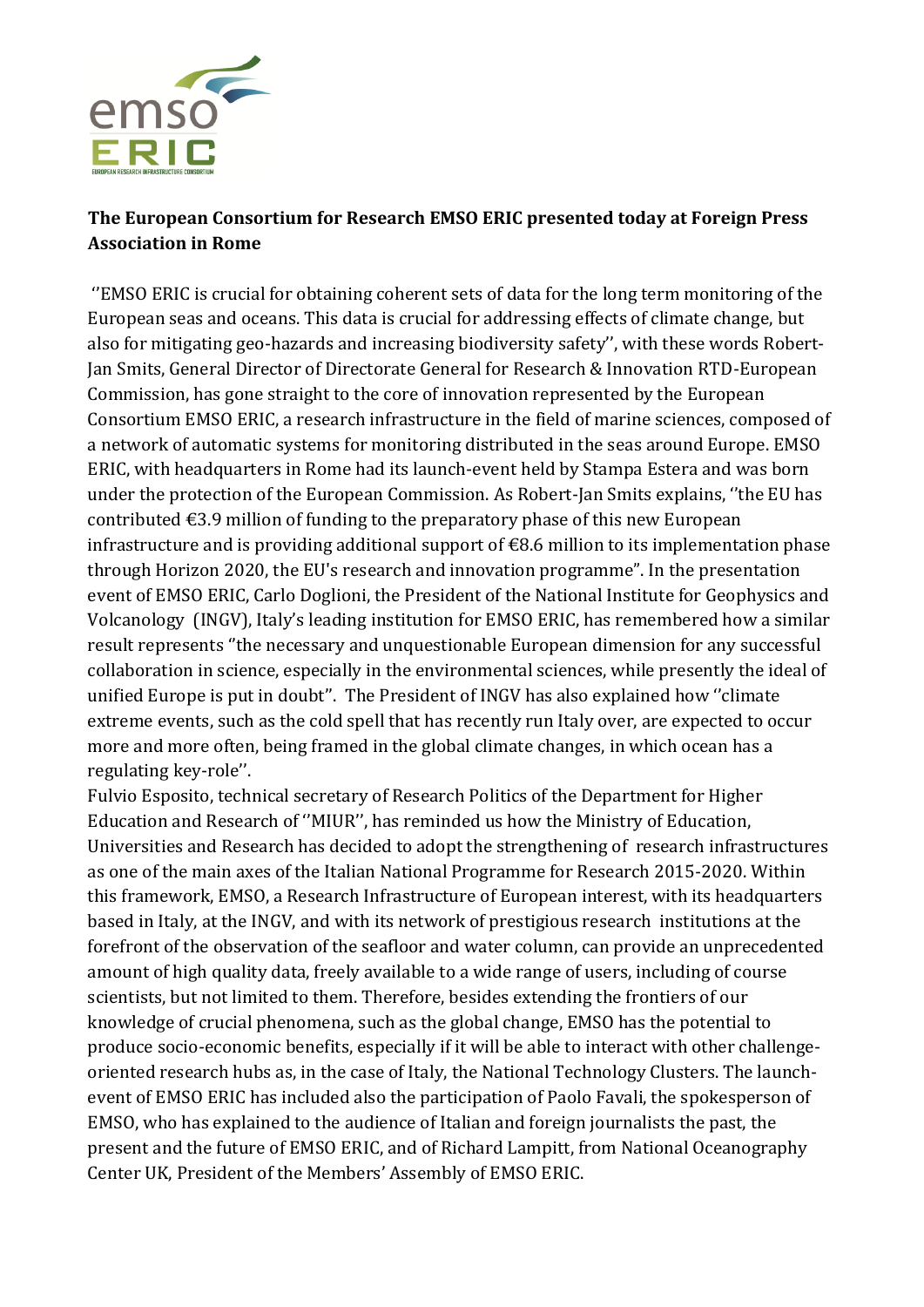

## **EMSO ERIC**

The EMSO-ERIC, European Multidisciplinary Seafloor and Water Column Observatory – European Research Infrastructure Consortium has been created by eight countries: France, Greece, Ireland, Italy, Portugal, Romania, United Kingdom, Spain with its headquarters in Rome. The aim of the Consortium is to actively promote the European scientific research of the marine environment, under the aegis of the European Commission. INGV, National Institute of Geophysics and Volcanology is the leading partner of the consortium for Italy. The infrastructure managed by the European consortium has a continental scale, and consists of long-term high-resolution observation systems with practically real-time monitoring. It is composed of 11 underwater observatories, set up at great depths, that provide large data flows, and 4 test sites in shallow waters that are monitoring the environmental processes affecting the geosphere, the biosphere and hydrosphere and their interactions. The sites are located in key spots, from the Arctic to the Atlantic Ocean and from the Mediterranean to the Black Sea, thus forming a European large scale infrastructure to the benefit of the international scientific community. This system allows to collect valuable data on natural hazards, climate change and marine ecosystems.

The ocean observatories are in constant development and are designed to communicate with multiple search platforms, allowing a continuous flow of data directly from the oceans and interactivity with their tools through direct connections and satellite broadcasts or the Internet

## **The scientific context**

The oceans cover most of the planet's surface - 70%, but this proportion is not reflected in scientific research: still many aspects of delicate relationship between the oceans and our ecosystem are not investigated and not fully understood. These unexplored aspects become even more important when you consider the pressure of the human activities and marine changes that result from it. If we think of the bigger picture, the study of the oceans allows us not only to better understand the physical, biological and chemical processes, but also the climate and geological ones. This becomes evident if we look at the map of the Earth faults. Fundamental questions of our future like biodiversity, climate evolution or how to coexist with natural disasters, can not stop at the borders of the land that has emerged above the sea level.

Scientific observation has opened this front of thought years ago, creating since the 90s a global network of ocean observatories that focus their activities on the bottom and on the seabed, as well as on the water column, but we are still far from a global vision of what happens in our oceans. The sector is promising, because in the future it will allow us to understand epoch-making issues such as the influence of the oceans on the climate, the dynamics of marine lithosphere and to have a clearer vision of the earth's crust composition, to distinguish between natural changes and those induced on coastal environment, to